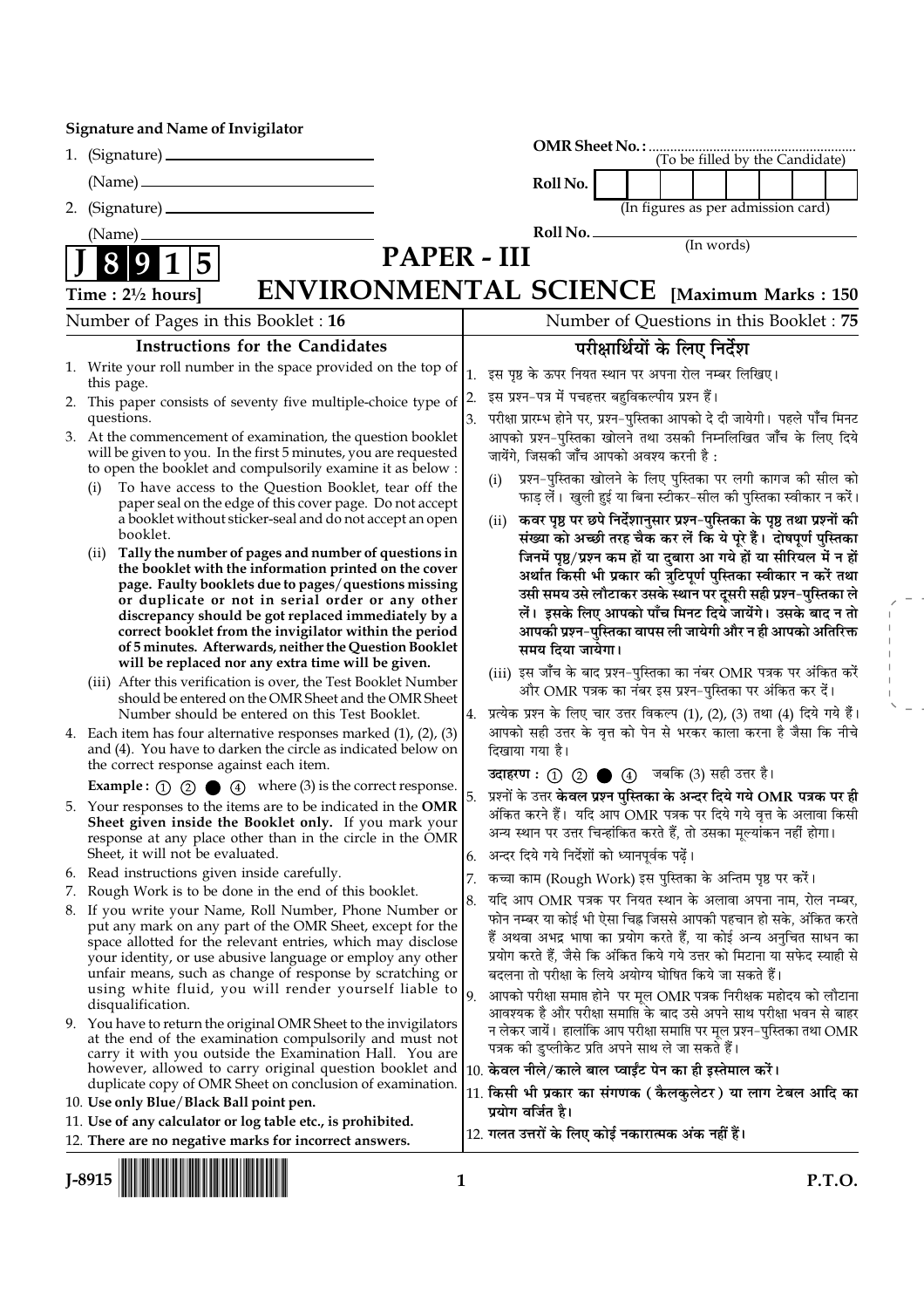# **ENVIRONMENTAL SCIENCE PAPER - III**

- Note: This paper contains seventy five (75) objective type questions of two (2) marks each. All questions are compulsory.
- $\mathbf{1}$ . Biological zonation in the ocean is determined by:
	- Ocean depth  $(I)$
	- (II) Light availability
	- (III) Bottom substrate

Choose the correct answer:

- $(1)$  $(I)$  only
- $(2)$ (I) and (II) only
- $(3)$  $(I)$ ,  $(II)$  and  $(III)$
- $(4)$ (II) and (III) only
- $2<sub>1</sub>$ Given below are two statements. One labeled as Assertion (A) and the other labeled as Reason  $(R)$  :
	- Assertion (A) Methanogenic archae (methanogens) grow in swamps and sewage.  $\mathbb{R}^{\mathbb{Z}}$

Reason (R)  $\ddot{\cdot}$ Methanogens are obligate anaerobes

Choose the correct answer:

- Both  $(A)$  and  $(R)$  are correct and  $(R)$  is the correct explanation of  $(A)$ .  $(1)$
- Both  $(A)$  and  $(R)$  are correct and  $(R)$  is not the correct explanation of  $(A)$ .  $(2)$
- $(A)$  is true, but  $(R)$  is false.  $(3)$
- $(4)$  $(A)$  is false, but  $(R)$  is true.
- $3.$ Filamentous Cyanobacteria differentiate 5 to 10% of their vegetative cells into heterocysts. Heterocysts are characterized by :
	- Thick cell wall  $(I)$
	- $(II)$ Only PSI activity
	- (III) Nitrogenase activity

Choose the correct answer:

- $(I)$  only  $(1)$
- $(I)$  and  $(II)$  only  $(2)$
- $(3)$ (II) and (III) only
- $(4)$  (I), (II) and (III)

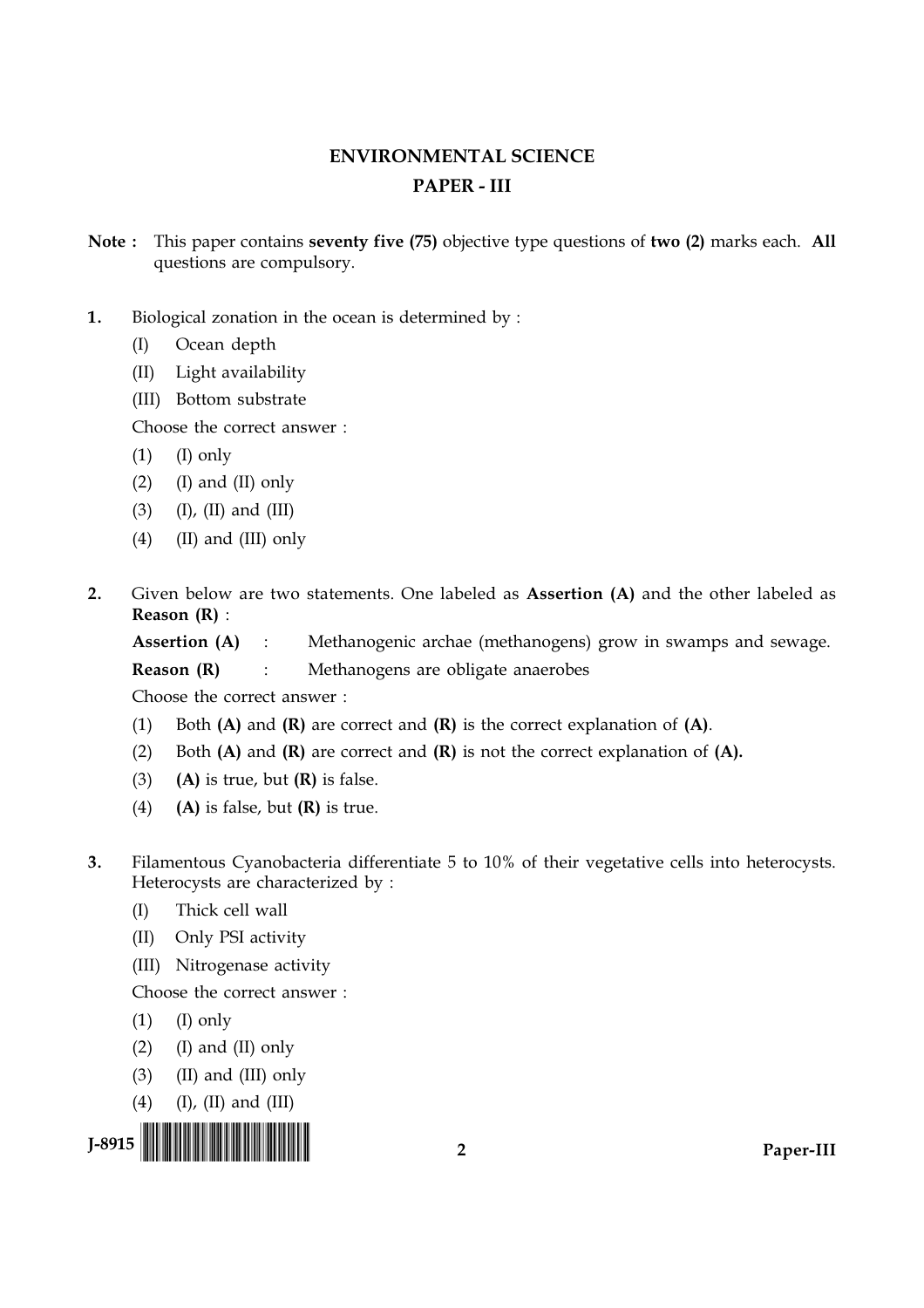- $\overline{4}$ . A critically endangered species :
	- Do not exist in wild habitat  $(1)$
	- $(2)$ Face extremely high risk of extinction in immediate future
	- $(3)$ Face high risk of extinction in the medium term future
	- $(4)$ Will not face any risk of extinction in future 1000 years
- $5<sub>1</sub>$ Which of the following characteristics of desert animals are physiological adaptation to conserve water?
	- $(I)$ Thick outer covering
	- Release dry faeces  $(II)$
	- (III) Avoid exposure to direct sunlight

Choose the correct answer:

- (I) and (III) only  $(1)$
- $(2)$ (II) and (III) only
- $(3)$  $(I)$  and  $(II)$  only
- $(4)$  $(I)$ ,  $(II)$  and  $(III)$
- 6. The balance between photosynthesis and photorespiration is related to:
	- The ratio of  $O_2$  and  $CO_2$  in the atmosphere  $(I)$
	- $(II)$ Temperature
	- (III) Kranz anatomy
	- (IV) The ratio of  $CO<sub>2</sub>$  and  $H<sub>2</sub>O$

Choose the correct answer:

- $(1)$  $(I)$  and  $(II)$  only
- $(2)$  $(II)$ ,  $(III)$  and  $(IV)$  only
- $(3)$  $(I)$ ,  $(II)$  and  $(III)$  only
- $(4)$  $(I)$ ,  $(II)$ ,  $(III)$  and  $(IV)$
- $\overline{7}$ . Individual organism respond to environmental change through short-term adjustment(s)  $by:$

 $\overline{\mathbf{3}}$ 

- $(1)$ Physiological changes
- $(2)$ Cytological changes
- $(4)$ Phytochemical and genetic alterations
- The hurricanes have spatial scale of : 8.

Genetic changes

- 100 Km 1000 Km  $(2)$  $(1)$
- 100 m 100 Km  $(3)$  $(4)$



 $(3)$ 

- 10 Km 100 Km
- 100 m 10 Km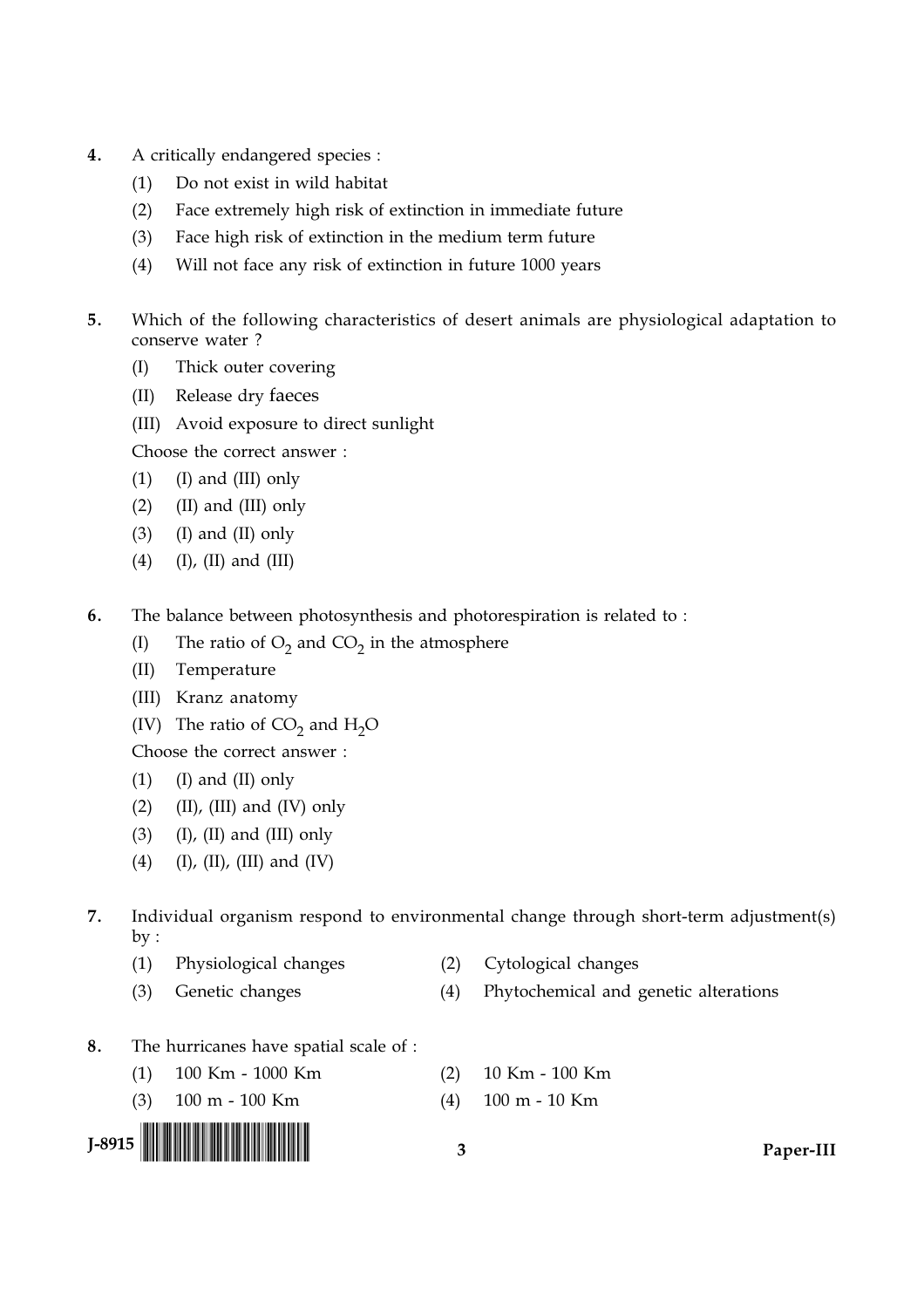- $9<sub>1</sub>$ In SDS - PAGE:
	- Polymeric proteins are not only converted into monomers, but monomers are also  $(1)$ denatured by SDS.
	- Polymeric proteins converted into monomeric units, but monomers are not denatured.  $(2)$
	- $(3)$ Polymeric proteins are retained as single unit.
	- $(4)$ SDS donot have any negative impact on native structure of monomers.
- $10.$ Which of the following is the major source of mercury pollution in India?
	- Coal based thermal power plants  $(1)$
	- Pesticides manufacturing  $(2)$
	- Dental amalgam fillings  $(3)$
	- $(4)$ Electrical and electronic gadgets
- $11<sub>1</sub>$ A non-metal 'X' occurs in nature in free state. It combines with hydrogen to form a gas, which is colourless and highly toxic. Apart from this, 'X' is oxidized to 'XO<sub>2</sub>' which is a colourless, pungent and irritating gas. 'X' represents :
	- Carbon  $(1)$ Sulphur  $(2)$  $(3)$ Phosphorus (4) Nitrogen
- $12.$ Elemental carbon influences the regional climate because :
	- It influences the radiative flux in the atmosphere due to its absorbing properties.  $(1)$
	- $(2)$ It reacts with other pollutants.
	- $(3)$ It coagulates with other atmospheric pollutants.
	- $(4)$ Its concentration is usually more in the atmosphere.
- Bioremediation of xenobiotics (like melathion) through hydrolysis involves their detoxification 13.  $by:$ 
	- $(1)$ Removal of water
	- $(2)$ Addition of water
	- Both removal and addition of water  $(3)$
	- Removal of phosphate  $(4)$
- 14. To determine the cation-exchange capacity, it is necessary to calculate the total positive charge associated with ions like :
	- (2)  $Ca^{2+}$ , Mn<sup>2+</sup>, Fe<sup>3+</sup>, Cr<sup>3+</sup> (1)  $Ca^{2+}$ , Mg<sup>2+</sup>, K<sup>+</sup>, Na<sup>+</sup>
	- (3)  $Mg^{2+}$ , Fe<sup>3+</sup>, Ni<sup>2+</sup>, Cd<sup>2+</sup> (4) K<sup>+</sup>, BO<sup>2+</sup>, Pb<sup>2+</sup>, Hg<sup>2+</sup>

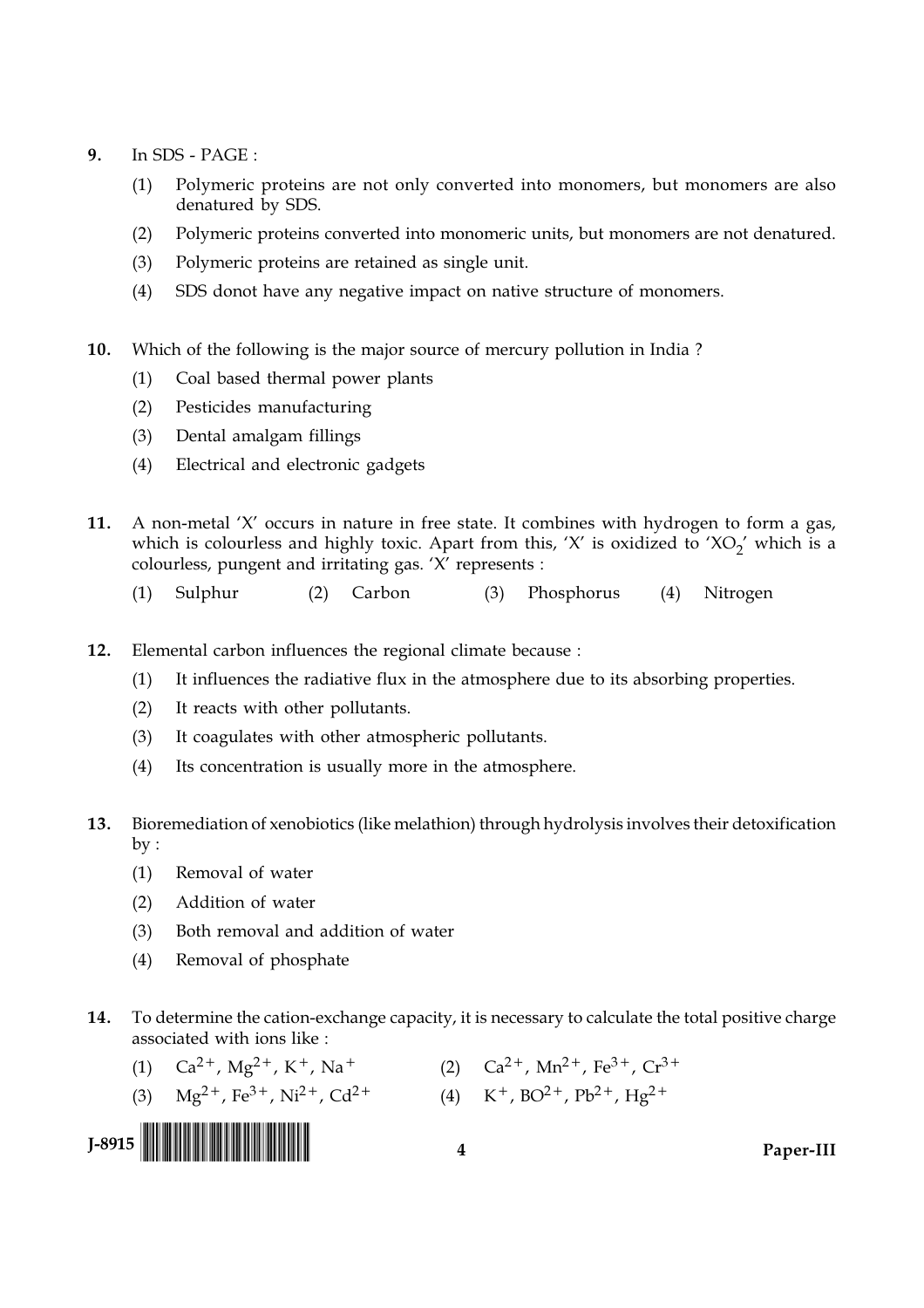$15.$ Given below are two statements. One labeled as Assertion (A) and the other labeled as Reason  $(R)$  :

Assertion (A): Organometals/organometalloids such as trimethylarsine and dimethylmercury are more toxic to living systems (including humans) compared to their inorganic forms.

Reason (R) : Organometals/organometalloids are more hydrophilic than their inorganic forms and hence can move easily across lipid bilayer.

Choose the correct answer:

- $(1)$ Both  $(A)$  and  $(R)$  are correct and  $(R)$  is the correct explanation of  $(A)$ .
- $(2)$ Both  $(A)$  and  $(R)$  are correct and  $(R)$  is not the correct explanation of  $(A)$ .
- $(3)$  $(A)$  is true, but  $(R)$  is false.
- $(A)$  is false, but  $(R)$  is true.  $(4)$

16. Project elephant was launched in the year :

- $(2)$  1985  $(1)$ 1973  $(3)$  1992  $(4)$  1998
- 17. Biological communities in a stream vary based on :
	- $(I)$ Water velocity
	- (II) Allochthnous material
	- (III) Size of the particle on the stream bed
	- (IV) Depth of the stream

Choose the correct answer:

- $(1)$  $(I)$  and  $(II)$  only
- $(2)$  $(I)$ ,  $(II)$  and  $(III)$  only
- $(3)$  $(II)$ ,  $(III)$  and  $(IV)$  only
- $(4)$ (I), (II), (III) and (IV)

18. Champion and Seth (1968) classify Indian forests based on :

- $(I)$ **Floristic Composition**
- $(II)$ Precipitation
- (III) Distance from Sea

Choose the correct answer:

- $(1)$  $(I)$  Only
- $(2)$  $(I)$  and  $(II)$  only
- $(3)$  $(II)$  only
- $(4)$  $(I)$ ,  $(II)$  and  $(III)$

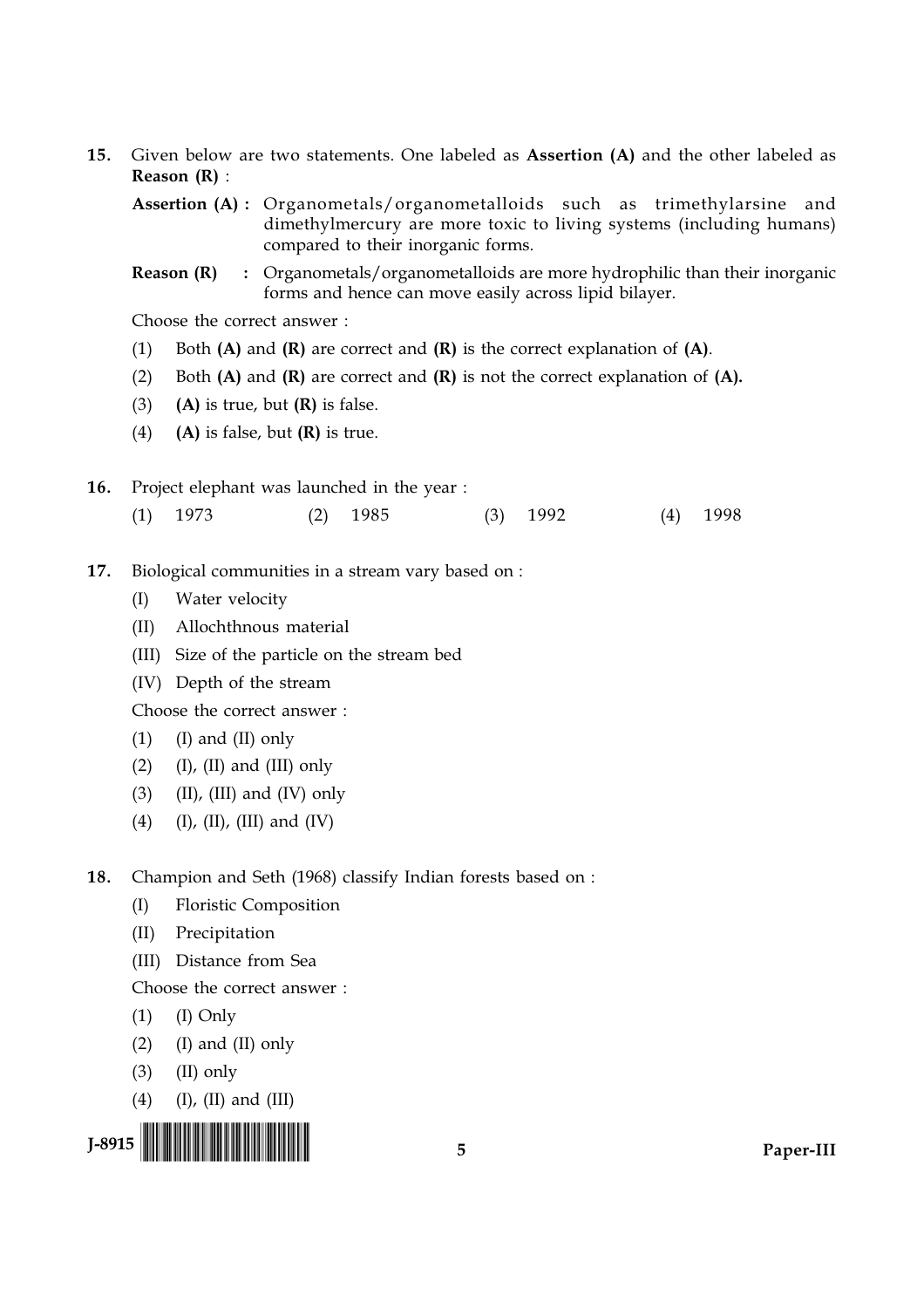- $19.$ Which one of the following statements is **not** correct?
	- The solubility of gases varies considerably with pressure.  $(1)$
	- Hydrocarbons chiefly occur in coal, natural gas and petroleum.  $(2)$
	- Polynuclear aromatic hydrocarbons are present in coal tar and fossil fuels.  $(3)$
	- All hydrocarbons are hydrophilic in nature.  $(4)$
- $20.$ Gauss exclusion principle states that :
	- Complete competitors co-exist  $(1)$
	- $(2)$ Complete competitors cannot co-exist
	- Complete competitors tend to co-operate  $(3)$
	- $(4)$ Symbionts evolve into complete competitors
- $21.$ Parasites in a population/community can :
	- Influence host population cycles  $(I)$
	- Change ecological communities  $(II)$
	- (III) Change community structure

Choose the correct answer:

- $(1)$  $(I)$ ,  $(II)$  and  $(III)$
- $(2)$ (II) and (III) only
- $(3)$ (III) only
- $(4)$  $(I)$  only
- 22. Long - term patterns of evolution are shaped by large scale process(s) such as :
	- Speciation  $(I)$
	- Mass extinction  $(II)$
	- (III) Adaptive radiation

Choose the correct answer:

- $(1)$  $(I)$  only
- (II) and (III) only  $(2)$
- $(3)$  (I) and (III) only
- $(4)$  $(I)$ ,  $(II)$  and  $(III)$
- $23.$ Match the List - I with List - II. Identify the correct answer from the codes given below the  $lists.$

 $(i)$ 

#### $List - I$ (Organism) Albugo and Indian mustard

- Penicillium and Staphyllococcus  $(b)$
- Lichens  $(c)$

 $(a)$ 

(d) Barnacles and whales Codes:

|     | (a)  | (b)   | (c)   | (d)   |
|-----|------|-------|-------|-------|
| (1) | (i)  | (ii)  | (iii) | (iv)  |
| (2) | (ii) | (i)   | (iv)  | (iii) |
| (3) | (iv) | (ii)  | (i)   | (iii) |
| (4) | (iv) | (iii) | (ii)  | (i)   |
|     |      |       |       |       |



List - II

- (ii) Ammensalism (iii) Commensalism
- (iv) Parasitism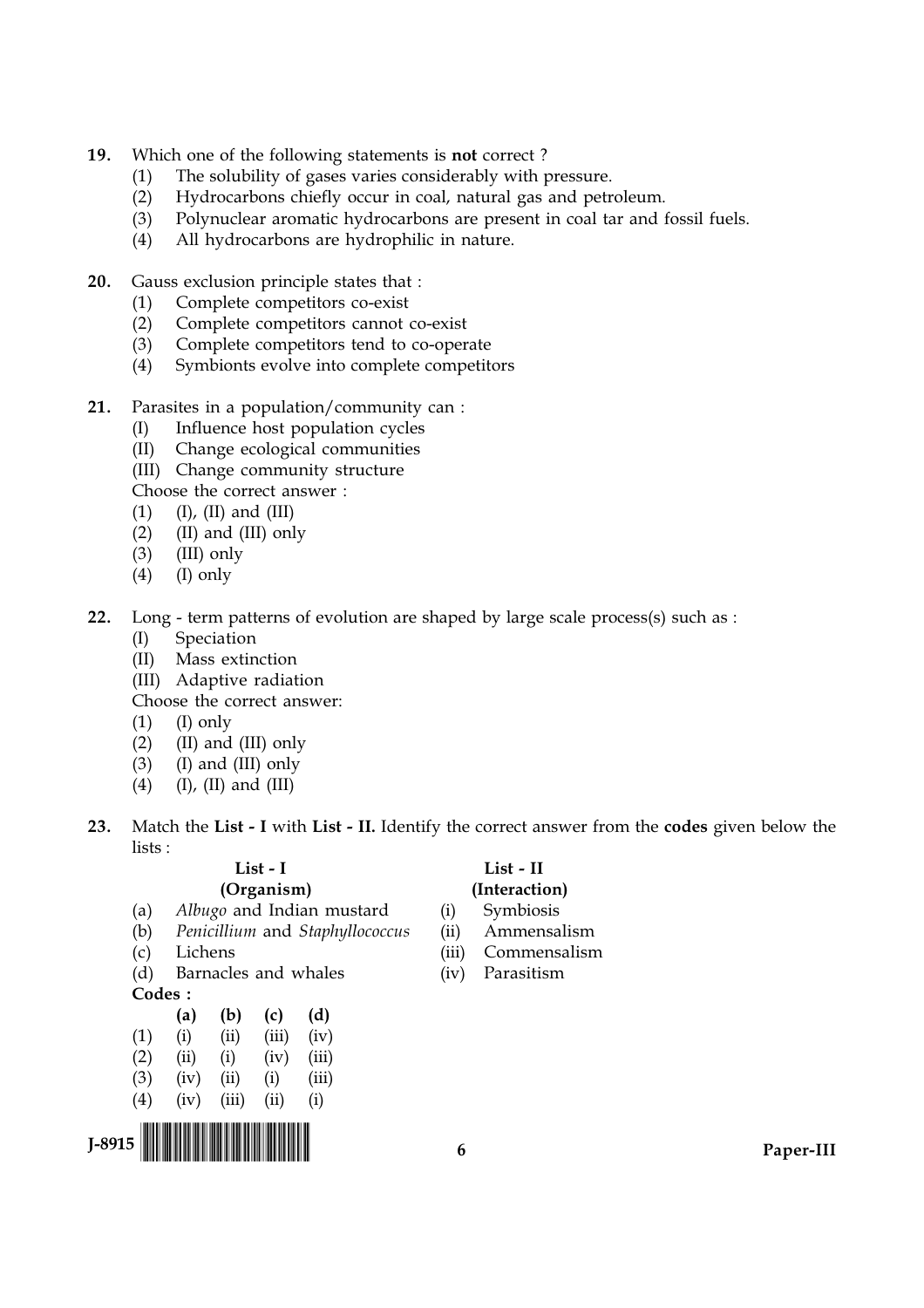| 24.      | Extreme of seasonal variation (as much as $80^{\circ}$ C swing) from summer to winter is represented |                                                                                           |            |                                  |                                                       |     |           |  |  |
|----------|------------------------------------------------------------------------------------------------------|-------------------------------------------------------------------------------------------|------------|----------------------------------|-------------------------------------------------------|-----|-----------|--|--|
|          | by:<br>(1)                                                                                           | Boreal forest                                                                             | (2)        |                                  | Tropical forests                                      |     |           |  |  |
|          | (3)                                                                                                  | Deciduous forest                                                                          | (4)        |                                  | Evergreen forest                                      |     |           |  |  |
|          |                                                                                                      |                                                                                           |            |                                  |                                                       |     |           |  |  |
| 25.      |                                                                                                      | Aeromycoflora can be trapped and quantified by :                                          |            |                                  |                                                       |     |           |  |  |
|          | (1)                                                                                                  | Rotorod air sampler                                                                       | (2)        |                                  | Anderson air sampler                                  |     |           |  |  |
|          | (3)                                                                                                  | Gregory air sampler                                                                       | (4)        |                                  | Respirable dust sampler                               |     |           |  |  |
| 26.      | Which among the following frequencies in microwave region of electromagnetic spectrum is             |                                                                                           |            |                                  |                                                       |     |           |  |  |
|          |                                                                                                      | better suited for determination of tree height?                                           |            |                                  |                                                       |     |           |  |  |
|          | (1)<br>(3)                                                                                           | $C$ - band $(4 - 8 \text{ GHz})$<br>$P$ - band $(0.3 - 1.0$ GHz)                          | (2)<br>(4) |                                  | $X -$ band (8 - 12.5 GHz)<br>K - band (18 - 26.5 GHz) |     |           |  |  |
|          |                                                                                                      |                                                                                           |            |                                  |                                                       |     |           |  |  |
| 27.      |                                                                                                      | Which of the common mineral is not a silicate?                                            |            |                                  |                                                       |     |           |  |  |
|          | (1)                                                                                                  | Calcite<br>(2)<br>Quartz                                                                  |            | (3)                              | Pyroxene                                              | (4) | Feldspar  |  |  |
|          |                                                                                                      |                                                                                           |            |                                  |                                                       |     |           |  |  |
| 28.      |                                                                                                      | Which among the following is the best model in GIS spatial relationships?                 |            |                                  |                                                       |     |           |  |  |
|          | (1)                                                                                                  | Spaghetti model                                                                           | (2)        |                                  | Topological model                                     |     |           |  |  |
|          | (3)                                                                                                  | Relational database model                                                                 | (4)        |                                  | Parent-child model                                    |     |           |  |  |
| 29.      |                                                                                                      | One of the warning signs of an impending volcanic eruption is volcanic tremor, which is : |            |                                  |                                                       |     |           |  |  |
|          | (1)                                                                                                  | A change in ground levels                                                                 |            |                                  |                                                       |     |           |  |  |
|          | (2)                                                                                                  | Inflation of a volcano as magma rises                                                     |            |                                  |                                                       |     |           |  |  |
|          | (3)                                                                                                  | Ground shaking lasting for minutes or hours                                               |            |                                  |                                                       |     |           |  |  |
|          | (4)                                                                                                  | Emission of large quantities of gases                                                     |            |                                  |                                                       |     |           |  |  |
|          |                                                                                                      |                                                                                           |            |                                  |                                                       |     |           |  |  |
| 30.      |                                                                                                      | Time slot for measuring thermal inertia (TI) differences between land and water is :      |            |                                  |                                                       |     |           |  |  |
|          | (1)                                                                                                  | 1000 hrs.<br>(2)<br>1100 hrs.                                                             |            | (3)                              | 1200 hrs.                                             | (4) | 1400 hrs. |  |  |
| 31.      |                                                                                                      | Slump is a complex slide which consists of :                                              |            |                                  |                                                       |     |           |  |  |
|          | (1)                                                                                                  | Curved shear surface                                                                      | (2)        | Curved and planar shear surfaces |                                                       |     |           |  |  |
|          | (3)                                                                                                  | Planar shear surface                                                                      | (4)        | No definite shear surface        |                                                       |     |           |  |  |
|          |                                                                                                      |                                                                                           |            |                                  |                                                       |     |           |  |  |
| 32.      |                                                                                                      | In rainwater harvesting, the purpose of percolation tank is :                             |            |                                  |                                                       |     |           |  |  |
|          | (1)                                                                                                  | Recharge groundwater only                                                                 |            |                                  |                                                       |     |           |  |  |
|          | (2)                                                                                                  | Surface water supply for irrigation                                                       |            |                                  |                                                       |     |           |  |  |
|          | (3)                                                                                                  | Both surface water supply and groundwater recharge                                        |            |                                  |                                                       |     |           |  |  |
|          | (4)                                                                                                  | Drinking water supply                                                                     |            |                                  |                                                       |     |           |  |  |
| $J-8915$ |                                                                                                      |                                                                                           | 7          |                                  |                                                       |     | Paper-III |  |  |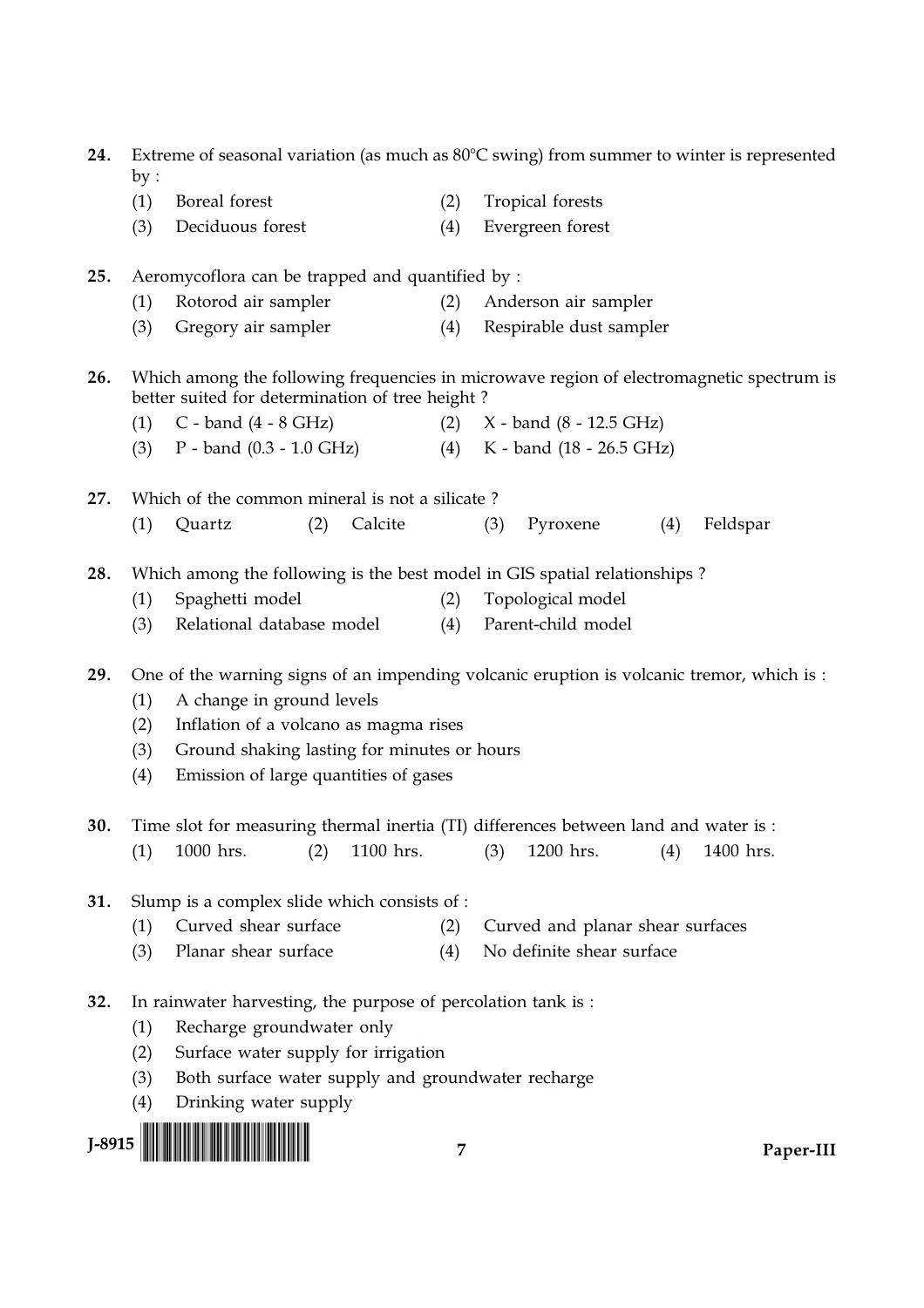| 33.                                              | Which of the following minerals causes fluoride pollution in the groundwater? |                                                                                         |     |           |      |                       |                           |     |                                                                                                                                 |  |
|--------------------------------------------------|-------------------------------------------------------------------------------|-----------------------------------------------------------------------------------------|-----|-----------|------|-----------------------|---------------------------|-----|---------------------------------------------------------------------------------------------------------------------------------|--|
|                                                  | (1)                                                                           | Fluorite and Apatite                                                                    |     |           | (2)  | Olivine and Haematite |                           |     |                                                                                                                                 |  |
|                                                  | (3)                                                                           | Calcite and Magnetite                                                                   |     |           | (4)  |                       | Quartz and Orthoclase     |     |                                                                                                                                 |  |
| Indian monsoon is greatly influenced by :<br>34. |                                                                               |                                                                                         |     |           |      |                       |                           |     |                                                                                                                                 |  |
|                                                  | (I)                                                                           | Sea surface temperature in pre-monsoon season                                           |     |           |      |                       |                           |     |                                                                                                                                 |  |
|                                                  | (II)                                                                          | El Nino                                                                                 |     |           |      |                       |                           |     |                                                                                                                                 |  |
|                                                  | (III)                                                                         | La Nina                                                                                 |     |           |      |                       |                           |     |                                                                                                                                 |  |
|                                                  |                                                                               | (IV) Depression over Tibet                                                              |     |           |      |                       |                           |     |                                                                                                                                 |  |
|                                                  |                                                                               | Choose the correct answer:                                                              |     |           |      |                       |                           |     |                                                                                                                                 |  |
|                                                  | (1)                                                                           | $(I)$ and $(II)$ only                                                                   |     |           | (2)  |                       | (II) and (III) only       |     |                                                                                                                                 |  |
|                                                  | (3)                                                                           | (III) and (IV) only                                                                     |     |           | (4)  |                       | (IV) only                 |     |                                                                                                                                 |  |
| 35.                                              |                                                                               | levels is:                                                                              |     |           |      |                       |                           |     | The important continental silicate mineral weathering process of lowering carbon dioxide                                        |  |
|                                                  | (1)                                                                           | Hydrolysis                                                                              | (2) | Oxidation |      | (3)                   | Carbonation               | (4) | Reduction                                                                                                                       |  |
| 36.                                              |                                                                               | The set of processes by which soil and rock are loosened and move downhill are called : |     |           |      |                       |                           |     |                                                                                                                                 |  |
|                                                  | (1)                                                                           | Erosion                                                                                 | (2) | Saltation |      | (3)                   | Weathering                | (4) | Abrasion                                                                                                                        |  |
|                                                  |                                                                               |                                                                                         |     |           |      |                       |                           |     |                                                                                                                                 |  |
| 37.                                              |                                                                               | Wind mills are most suited for :                                                        |     |           |      |                       |                           |     |                                                                                                                                 |  |
|                                                  | (I)                                                                           | Deserts                                                                                 |     |           | (II) |                       | Offshore                  |     |                                                                                                                                 |  |
|                                                  | (III)                                                                         | High altitude                                                                           |     |           | (IV) |                       | Roof tops                 |     |                                                                                                                                 |  |
|                                                  |                                                                               | Choose the correct answer:                                                              |     |           |      |                       |                           |     |                                                                                                                                 |  |
|                                                  | (1)                                                                           | $(I)$ and $(II)$ only                                                                   |     |           | (2)  |                       | (II) and (III) only       |     |                                                                                                                                 |  |
|                                                  | (3)                                                                           | (I) and (III) only                                                                      |     |           | (4)  |                       | (II), (III) and (IV) only |     |                                                                                                                                 |  |
| 38.                                              |                                                                               | Main source of energy for a tropical cyclone formation comes from :                     |     |           |      |                       |                           |     |                                                                                                                                 |  |
|                                                  | (I)                                                                           | Heat of condensation of water vapours in the atmosphere                                 |     |           |      |                       |                           |     |                                                                                                                                 |  |
|                                                  | (II)                                                                          | Torrential rains                                                                        |     |           |      |                       |                           |     |                                                                                                                                 |  |
|                                                  | (III)                                                                         | Large ocean waves                                                                       |     |           |      |                       |                           |     |                                                                                                                                 |  |
|                                                  |                                                                               | Choose the correct answer:                                                              |     |           |      |                       |                           |     |                                                                                                                                 |  |
|                                                  | (1)                                                                           | $(I)$ only                                                                              |     |           | (2)  | (II) only             |                           |     |                                                                                                                                 |  |
|                                                  | (3)                                                                           | (III) and (II) only                                                                     |     |           | (4)  |                       | (I) and (III) only        |     |                                                                                                                                 |  |
| 39.                                              |                                                                               |                                                                                         |     |           |      |                       |                           |     | In the following nuclear fusion reaction ${}^{2}_{1}D + {}^{2}_{1}D = {}^{3}_{2}He + {}^{1}_{0}n + E$ the value of the energy E |  |
|                                                  | is:                                                                           |                                                                                         |     |           |      |                       |                           |     |                                                                                                                                 |  |
|                                                  | (1)                                                                           | 17.6 MeV                                                                                | (2) | 18.3 MeV  |      | (3)                   | 4.03 MeV                  | (4) | 3.27 MeV                                                                                                                        |  |
| $J-8915$                                         |                                                                               |                                                                                         |     |           |      |                       |                           |     |                                                                                                                                 |  |
|                                                  |                                                                               |                                                                                         |     |           | 8    |                       |                           |     | Paper-III                                                                                                                       |  |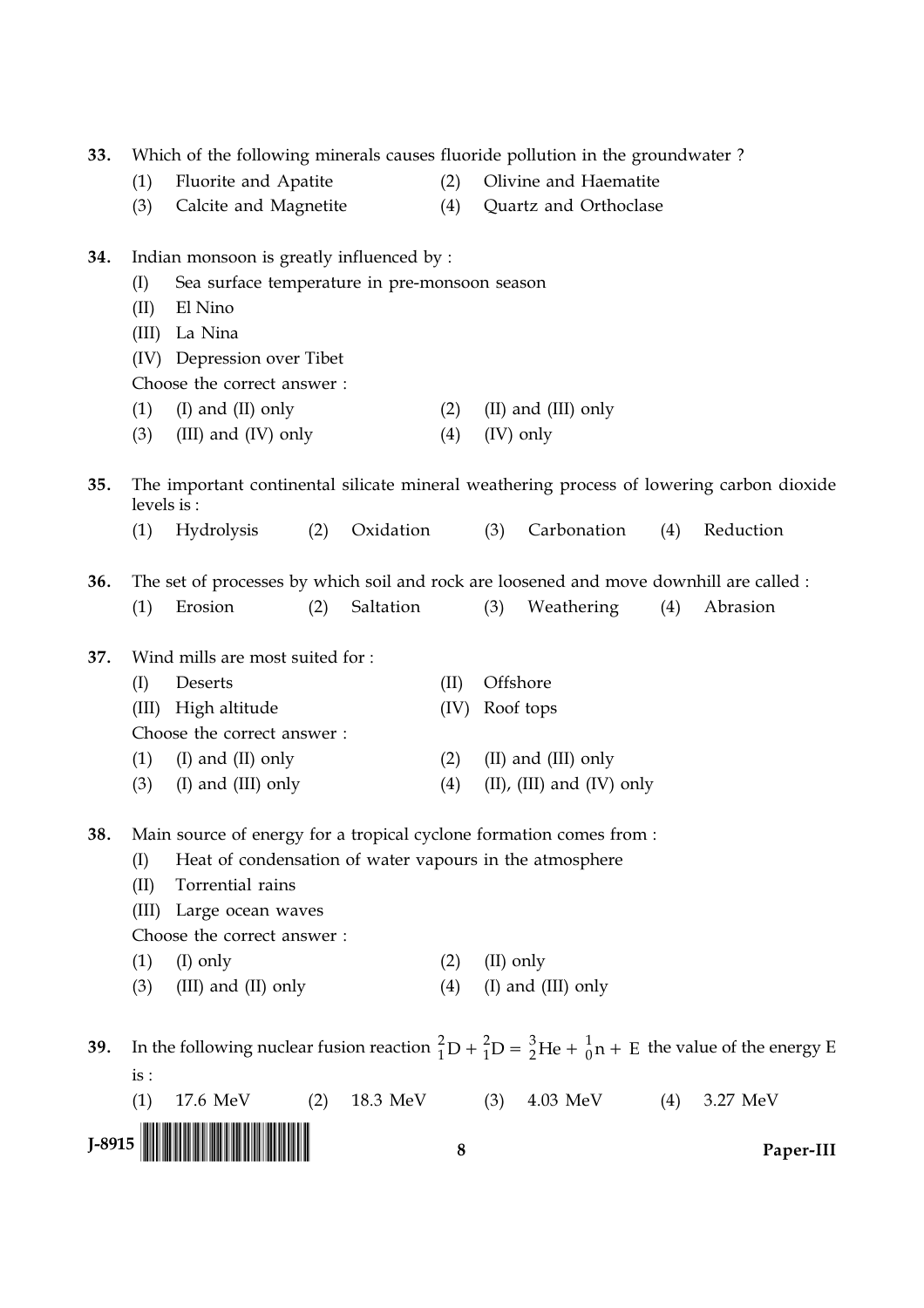- Fast neutrons produced in nuclear fission reactions involving  $235U$  have average energy of 40. the order of :
	- $2$  MeV  $(2)$ 5 MeV 100 MeV  $(1)$  $(3)$  $(4)$  $200$  MeV
- As the population growth rate increases the doubling time : 41.
	- Increase  $(2)$ Double  $(1)$
	- $(3)$ Remain constant  $(4)$ Decrease
- A tidal estuary of tidal range 2 m has trapped water area 5000 m<sup>2</sup>. If  $g = 9.8$  m/s<sup>2</sup>, the 42. maximum energy available per tidal cycle is :
	- $(1)$ 2.45 kW  $(2)$ 9.8 kW  $(3)$ 98 kW 19.6 kW  $(4)$
- The power  $(P)$  from an ocean wave varies with time period  $(T)$  of the wave as : 43.
	- (2)  $P \propto T^2$  (3)  $P \propto \frac{1}{T}$  (4)  $P \propto \frac{1}{T^2}$  $(1)$   $P \propto T$
- With reference to pre-industrial times, the present day average global surface temperature is 44. higher approximately by:
	- (3)  $\sim 1.3 \text{ °C}$  (4)  $\sim 1.5 \text{ °C}$ (2)  $\sim 0.85 \text{ °C}$ (1) ~  $0.56 °C$
- Burning of 1 mol of  $CH<sub>4</sub>$  liberates 890 kJ of energy and 1 mol of  $CO<sub>2</sub>$ . Since 1 mol of  $CO<sub>2</sub>$  has 45. 12 g of carbon, the higher heating value (HHV) of methane is : (1)  $13.5 \text{ gC/M}$ (2)  $18.5 \text{ gC/MI}$  $12.0 \text{ gC/M}$ (4)  $10.0 \text{ gC/M}$  $(3)$
- 46. pH of 1 mM HCl is:  $(1)$  $\overline{1}$  $(2)$ 2  $(3)$ 3  $(4)$ 11
- 47. Priority air pollutants included in the air quality index for urban areas in India are:
	- CO, NO<sub> $x'$ </sub> PM<sub>10</sub> and PM<sub>2.5</sub>, SO<sub> $x'$ </sub> O<sub>3</sub>, ammonia and Pb  $(1)$
	- CO,  $NO_{\gamma}$ ,  $SO_{\gamma}$  and Pb  $(2)$
	- $NO_{\gamma}$ ,  $SO_{\gamma}$ ,  $O_{\gamma}$ , and Pb  $(3)$
	- $PM_{10}$  and  $PM_{2.5}$ , NO<sub>r</sub>, SO<sub>r</sub>, O<sub>3</sub>, and Pb  $(4)$
- 48. Present day advanced anaerobic digestors can generate power in the range :  $2 - 10$  MW 20 - 100 MW  $(3)$  100 - 200 MW  $(4)$  200 - 500 MW  $(1)$  $(2)$
- Cement dust is characterized by very fine particulates. Which of the following air pollution 49. control devices is appropriate for removing them from hot exhaust gases emanating from cement kiln?
	- $(1)$ Baghouse
- (2) Cyclones
- Venturi scrubber  $(4)$ Electrostatic precipitator  $(3)$

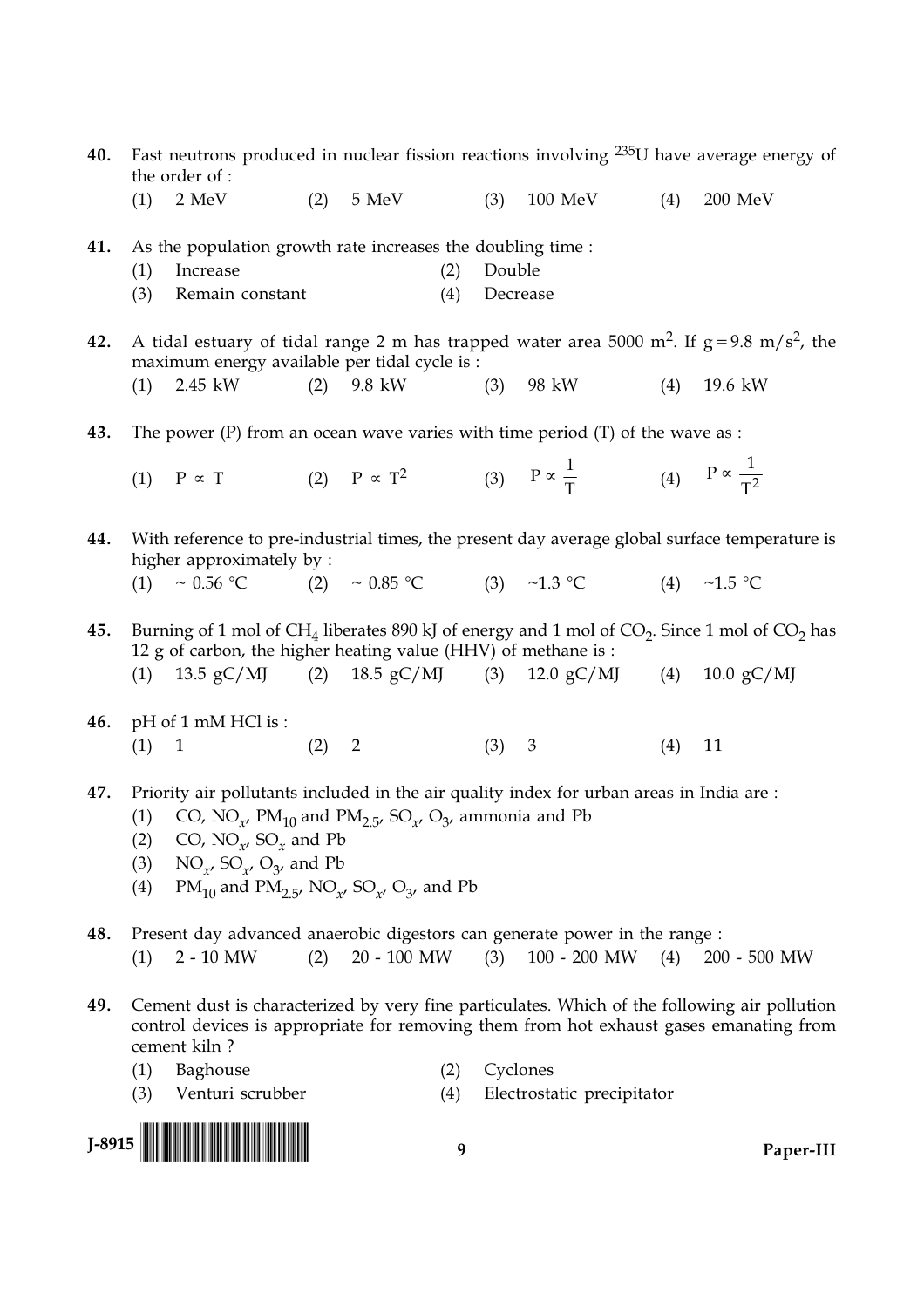|     | 50.<br>The sources of aliphatic hydrocarbons in indoor environment are :                                 |                             |                      |                                                                             |       |       |                                                    |               |                       |                                                                                    |     |                                                                                            |  |
|-----|----------------------------------------------------------------------------------------------------------|-----------------------------|----------------------|-----------------------------------------------------------------------------|-------|-------|----------------------------------------------------|---------------|-----------------------|------------------------------------------------------------------------------------|-----|--------------------------------------------------------------------------------------------|--|
|     | Paints, adhesives and gasoline<br>(1)                                                                    |                             |                      |                                                                             |       |       |                                                    | (2)           |                       | Aerosol sprays and solvents                                                        |     |                                                                                            |  |
|     | (3)                                                                                                      |                             |                      | Spirits and cleansers                                                       |       |       |                                                    | (4)           |                       | Solvents and vinyl flooring                                                        |     |                                                                                            |  |
|     |                                                                                                          |                             |                      |                                                                             |       |       |                                                    |               |                       |                                                                                    |     |                                                                                            |  |
| 51. |                                                                                                          |                             |                      |                                                                             |       |       |                                                    |               |                       |                                                                                    |     | Given the following data of sound pressure levels measured at equal intervals:60dB, 62 dB, |  |
|     |                                                                                                          | noise level $(L_{90})$ is : |                      |                                                                             |       |       |                                                    |               |                       |                                                                                    |     | 63 dB, 59 dB, 60 dB, 80 dB, 58 dB, 59 dB, 65 dB, 57 dB, 62 dB. The value of the background |  |
|     | (1)                                                                                                      | 62.5 dB                     |                      |                                                                             | (2)   | 57 dB |                                                    |               | (3)                   | 61 dB                                                                              | (4) | 58 dB                                                                                      |  |
|     |                                                                                                          |                             |                      |                                                                             |       |       |                                                    |               |                       |                                                                                    |     |                                                                                            |  |
| 52. | about:                                                                                                   |                             |                      |                                                                             |       |       |                                                    |               |                       |                                                                                    |     | The air-to-fuel ratio $(A/F)$ for complete combustion in an internal combustion engine is  |  |
|     | (1)                                                                                                      | 14.6                        |                      |                                                                             | (2)   | 11.2  |                                                    |               | (3)                   | 12.1                                                                               | (4) | 15.5                                                                                       |  |
|     |                                                                                                          |                             |                      |                                                                             |       |       |                                                    |               |                       |                                                                                    |     |                                                                                            |  |
| 53. |                                                                                                          |                             |                      |                                                                             |       |       |                                                    |               |                       | Phytovolatalization of mercuric pollutants involves volatalization of mercury in : |     |                                                                                            |  |
|     | (1)                                                                                                      |                             | Elemental state      |                                                                             |       |       |                                                    | (2)           |                       | Ionic state                                                                        |     |                                                                                            |  |
|     | (3)                                                                                                      |                             | Organic state        |                                                                             |       |       |                                                    | (4)           |                       | Both ionic and organic state                                                       |     |                                                                                            |  |
| 54. |                                                                                                          |                             |                      |                                                                             |       |       |                                                    |               |                       |                                                                                    |     |                                                                                            |  |
|     | Match the List - I with List - II. Identify the correct answer from the codes given below the<br>lists : |                             |                      |                                                                             |       |       |                                                    |               |                       |                                                                                    |     |                                                                                            |  |
|     |                                                                                                          |                             | List - I             |                                                                             |       |       |                                                    | List - II     |                       |                                                                                    |     |                                                                                            |  |
|     | (a)                                                                                                      | Texture                     |                      |                                                                             |       | (i)   |                                                    |               | Vertical zonation     |                                                                                    |     |                                                                                            |  |
|     | (b)                                                                                                      | Profile                     |                      |                                                                             |       | (ii)  |                                                    |               | Land degradation      |                                                                                    |     |                                                                                            |  |
|     | (c)                                                                                                      | Erosion                     |                      |                                                                             |       | (iii) |                                                    | Planting tree |                       |                                                                                    |     |                                                                                            |  |
|     | (d)                                                                                                      |                             | Conservation         |                                                                             |       | (iv)  |                                                    |               | Mineral particle size |                                                                                    |     |                                                                                            |  |
|     | Codes :                                                                                                  |                             |                      |                                                                             |       |       |                                                    |               |                       |                                                                                    |     |                                                                                            |  |
|     |                                                                                                          | (a)                         | (b)                  | (c)                                                                         | (d)   |       |                                                    |               |                       |                                                                                    |     |                                                                                            |  |
|     | (1)                                                                                                      | (iv)                        | (i)                  | (ii)                                                                        | (iii) |       |                                                    |               |                       |                                                                                    |     |                                                                                            |  |
|     | (2)                                                                                                      | (i)                         | (ii)                 | (iii)                                                                       | (iv)  |       |                                                    |               |                       |                                                                                    |     |                                                                                            |  |
|     | (3)                                                                                                      | (ii)                        | (iii)                | (iv)                                                                        | (i)   |       |                                                    |               |                       |                                                                                    |     |                                                                                            |  |
|     | (4)                                                                                                      |                             | $(iii)$ $(iv)$ $(i)$ |                                                                             | (ii)  |       |                                                    |               |                       |                                                                                    |     |                                                                                            |  |
| 55. |                                                                                                          |                             |                      |                                                                             |       |       | Environmental Management Plan is associated with : |               |                       |                                                                                    |     |                                                                                            |  |
|     | (1)                                                                                                      | EIS                         |                      |                                                                             |       |       |                                                    | (2)           |                       | Environmental audit                                                                |     |                                                                                            |  |
|     | (3)                                                                                                      |                             | ISO 14000            |                                                                             |       |       |                                                    | (4)           | <b>LCA</b>            |                                                                                    |     |                                                                                            |  |
|     |                                                                                                          |                             |                      |                                                                             |       |       |                                                    |               |                       |                                                                                    |     |                                                                                            |  |
|     |                                                                                                          |                             |                      |                                                                             |       |       |                                                    |               |                       |                                                                                    |     |                                                                                            |  |
| 56. |                                                                                                          |                             |                      | ISO 14000 is connected with :<br>Adoption of environmental safety guideline |       |       |                                                    |               |                       |                                                                                    |     |                                                                                            |  |
|     | (1)                                                                                                      |                             |                      |                                                                             |       |       |                                                    |               |                       |                                                                                    |     |                                                                                            |  |
|     | (2)                                                                                                      |                             |                      | Energy audit in Industries                                                  |       |       |                                                    |               |                       |                                                                                    |     |                                                                                            |  |
|     | (3)                                                                                                      |                             |                      | Adoption of clean development                                               |       |       |                                                    |               |                       |                                                                                    |     |                                                                                            |  |

 $(4)$  Adoption of envir<br>J-8915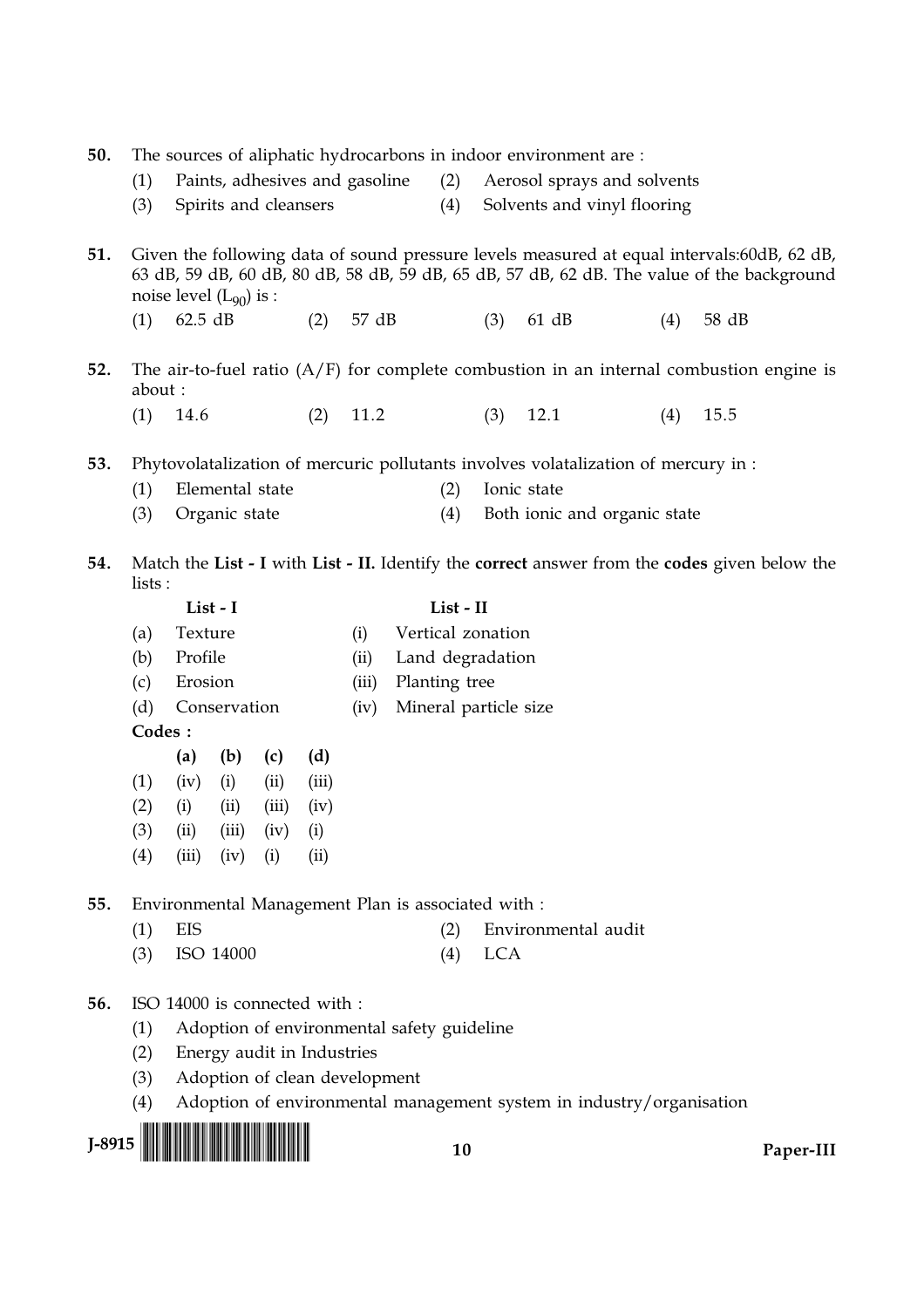- CAPART in India stands for: 57.
	- $(1)$ Committee for Advancement and Promotion of Rural Technology
	- Council for Advancement of Rural Technology  $(2)$
	- $(3)$ Council for Advancement of People's Action and Rural Technology
	- $(4)$ Committee for Advancement and Privatization of Rural Technology

58. EIA of Port and Harbour projects involve impact assessment on :

- $(I)$ Biological environment
- $(II)$ Air environment
- (III) Soil environment
- (IV) Social environment

Choose the correct answer:

- $(1)$  $(I)$  only
- $(2)$  $(II)$  only
- $(3)$  $(III)$  only
- $(4)$  $(I)$ ,  $(II)$  and  $(IV)$  only
- 59. Which act provided provisions for enforcing levy and collection of a tax on water consumed by industries?
	- Water (prevention and control of pollution) Act 1974  $(1)$
	- Water (prevention and control of pollution) Cess Act 1977  $(2)$
	- Environment (protection) Act 1986  $(3)$
	- Public Liability Insurance Act 1991  $(4)$
- Disaster risk reduction in degraded wilderness areas is better achieved using : 60.
	- People's participation  $(1)$
	- $(2)$ Ecosystem based management
	- Strengthening of people's economic conditions  $(3)$
	- $(4)$ Afforestation

#### The major conventions of Rio Earth Summit are: 61.

- CBD and climate change Kyoto protocol and Montreal protocol  $(2)$
- (3) CDM and Nagoya protocol  $(4)$ Basel convention and Bameco convention
- If  $s < e < \overline{d}$  where  $s$ ,  $e$  and  $\overline{d}$  are saturated adiabatic lapse rate, environmental  $62.$ lapse rate and dry adiabatic lapse rate, the atmosphere is :
	- $(1)$ Stable  $(2)$ Conditionally unstable
		- (3) Unstable

 $(1)$ 

(4) Neutral



 $11$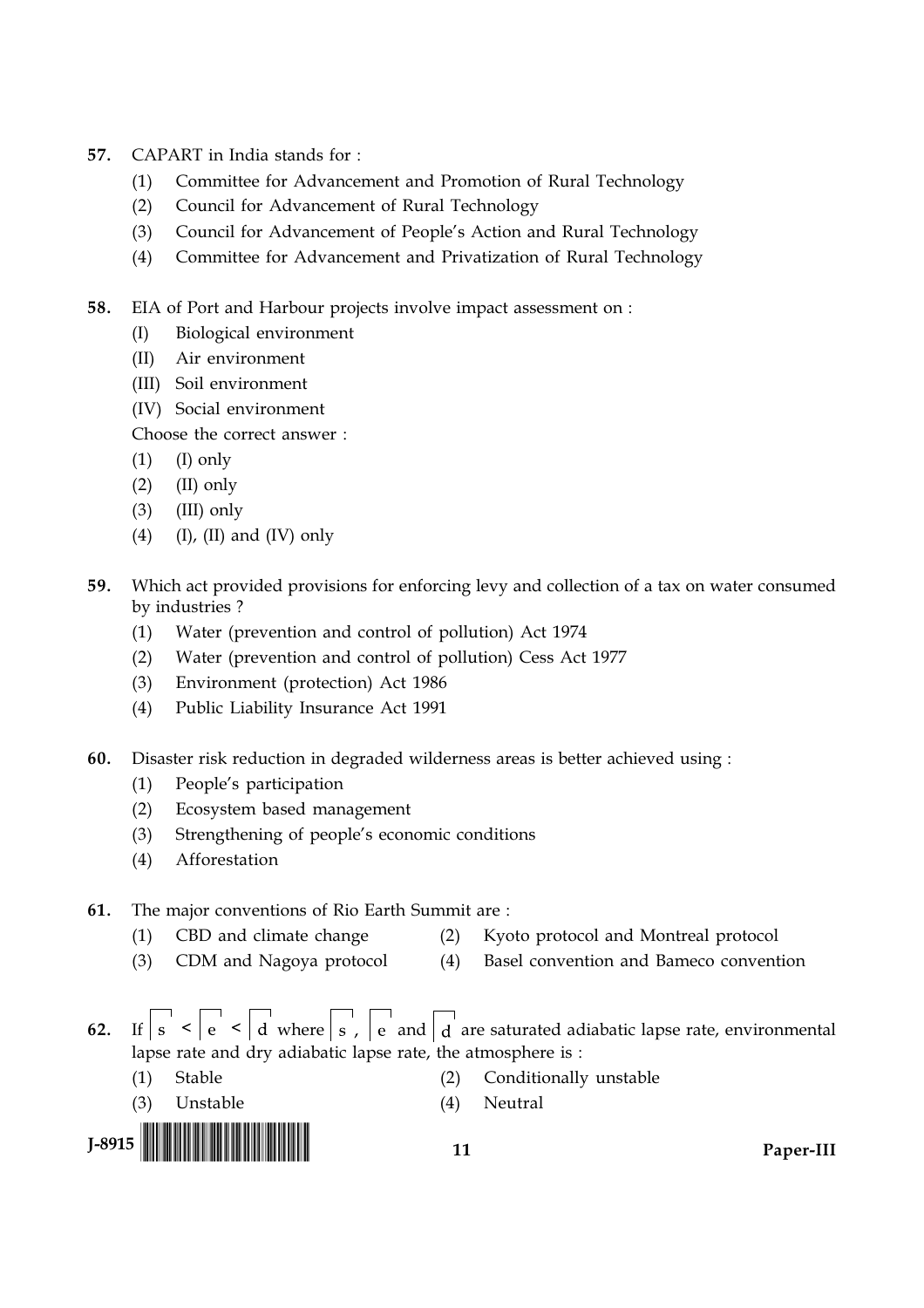63. Match the List - I with List - II. Identify the correct answer from the codes given below the lists:

List - I

t - test

F - test

- (Tests)
- $Z test$  $(a)$

Chi - square  $(\chi^2)$  test

List - II

### (Application)

- $(i)$ Judging the significance of differences between means of two small samples
- $(ii)$ Judging the significance of mean, median, mode
- Compare the variance of two independent  $(iii)$ samples
- $(iv)$ Compare sample variance to a theoretical population variance

Codes:

 $(b)$ 

 $(c)$ 

 $(d)$ 

|     | (a)   | (b)   | (c)   | (d)   |
|-----|-------|-------|-------|-------|
| (1) | (ii)  | (i)   | (iv)  | (iii) |
| (2) | (iii) | (i)   | (i)   | (iv)  |
| (3) | (iv)  | (iii) | (ii)  | (i)   |
| (4) | (i)   | (iv)  | (iii) | (ii)  |

- Chocolates of 250 g produced in a factory were observed to have standard deviation of 2 g. 64. A random sample of 20 chocolates showed a standard deviation of 1.5 g. What is the  $\chi^2$ value for the sample?
	- $(1)$  7.2  $(2)$ 6.0  $(3)$ 12.0  $(4)$ 33.3
- 65. Which one of the following would indicate that a dataset is **NOT** distributed in a bell - shape?
	- The range is equal to 5 standard deviation  $(1)$
	- $(2)$ The range is larger than the inter quartile range
	- $(3)$ The mean is much smaller than the median
	- $(4)$ There are no outliers
- In a random sample of  $x=16$ , the mean  $(\bar{x})$  is 40, and the standard deviation (sd) is 4.0. The 66. 95% confidence interval  $(Z=1.96)$  for the mean is :
	- $±1.96$  $(1)$  $±4.0$  $(2)$  $(3)$  $\pm 0.25$  $(4)$  $\pm 0.30$
- The title of the Brundtland report is: 67.
	- $(1)$ Caring for Earth  $(2)$ Caring of Biosphere
	- $(3)$ Our Common Future  $(4)$ The Silent Spring



 $12$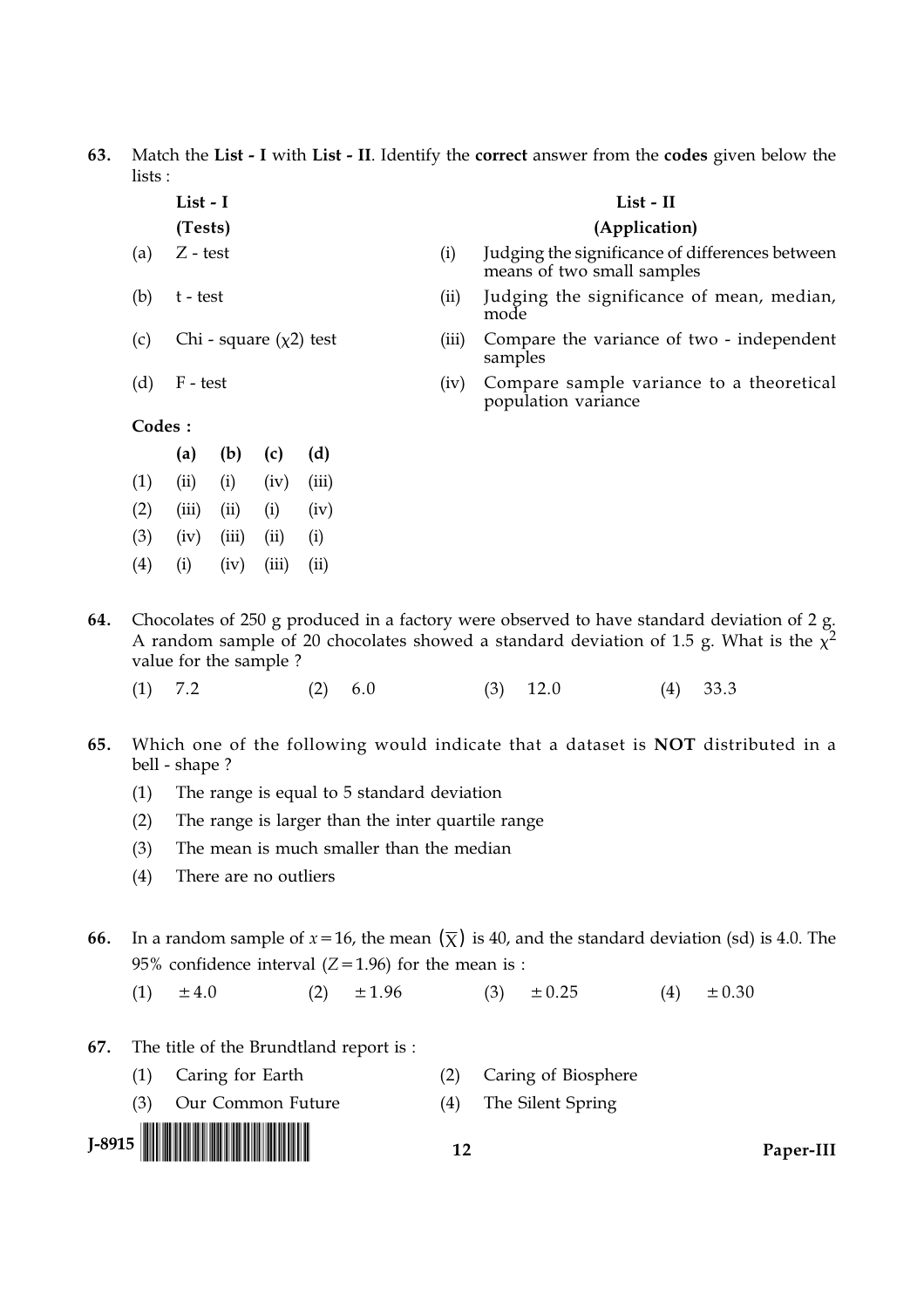- According to Gaussian Plume Model, the maximum ground level concentration (C) varies 68. with height (H) of chimney:
	- (1)  $C \propto \frac{1}{H}$  (2)  $C \propto H^{-2}$  (3)  $C \propto H^{-1/2}$  (4)  $C \propto H^{-3/2}$
- 69. Given below are two statements. One labeled as Assertion (A) and the other labeled as Reason  $(R)$ :

**Assertion (A):** A wetland of international importance is brought under the 'Montreux  $Reord'$ 

Reason (R) : The country in which the wetland is located should enact a law to prohibit any human activity within five kilometers from the edge of the wetland.

Choose the correct answer:

- $(1)$ Both  $(A)$  and  $(R)$  are correct and  $(R)$  is the correct explanation of  $(A)$ .
- $(2)$ Both  $(A)$  and  $(R)$  are correct and  $(R)$  is not the correct explanation of  $(A)$ .
- $(A)$  is true, but  $(R)$  is false.  $(3)$
- $(4)$  $(A)$  is false, but  $(R)$  is true.
- 70. Which of the following methods related to fly ash utilization has future ecofriendly and economic benefits?
	- $(I)$ Direct application to cropland
	- Converting to Bricks  $(II)$
	- (III) Using as a road-sub-base material

#### Codes:

- $(1)$  $(I)$  and  $(II)$  only
- $(2)$ (II) and (III) only
- $(3)$  $(I)$  and  $(III)$  only
- $(I)$ ,  $(II)$  and  $(III)$  $(4)$

Which of the following is **NOT** one of the twelve principles of green chemistry? 71.

- Minimize or eliminate the need for waste cleanup by emphasizing waste prevention  $(1)$
- $(2)$ Minimize energy consumption
- $(3)$ Maximize use of products from green plants
- Avoid the use and generation of hazardous substances that may harm humans or the  $(4)$ environment

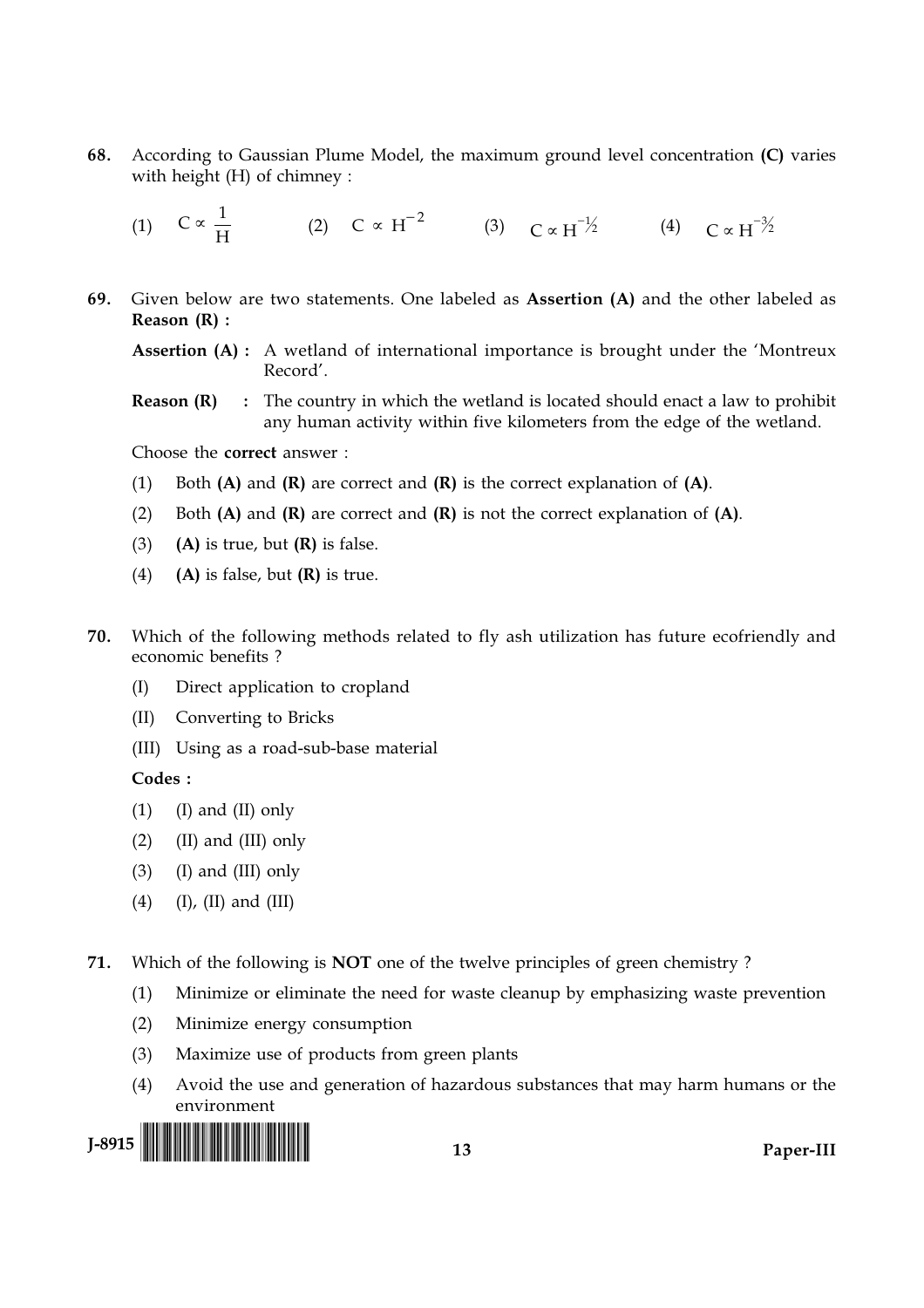Match the List - I with List -II. Identify the correct answer from the codes given below the 72. lists:

|        |                   | List - I      |       |                  | List - II                    |  |  |  |
|--------|-------------------|---------------|-------|------------------|------------------------------|--|--|--|
|        |                   | (Halocarbons) |       |                  | (Atmospheric residence time) |  |  |  |
| (a)    | $CF_4$            |               |       | (i)              | $\sim$ 50 years              |  |  |  |
| (b)    | $CF_2Cl_2$        |               |       | (ii)             | $\sim$ 50,000 years          |  |  |  |
| (c)    | CFCl <sub>3</sub> |               |       | (iii)            | $\sim 65$ years              |  |  |  |
| (d)    | $CF_3Br$          |               | (iv)  | $\sim$ 102 years |                              |  |  |  |
| Codes: |                   |               |       |                  |                              |  |  |  |
|        | (a)               | (b)           | (c)   | (d)              |                              |  |  |  |
| (1)    | (ii)              | (iv)          | (i)   | (iii)            |                              |  |  |  |
| (2)    | (iii)             | (i)           | (ii)  | (iv)             |                              |  |  |  |
| (3)    | (iv)              | (ii)          | (iii) | (i)              |                              |  |  |  |
| (4)    | (i)               | (iii)         | (iv)  | (ii)             |                              |  |  |  |

73. Climate change has become a buzz word throughout the world. In case of the Himalayas the best way to infer whether there is a climate change or not is to:

- Monitor tree line  $(I)$
- $(II)$ Monitor migration of glaciers
- (III) Study alteration in species composition

Choose the correct answer:

- $(1)$  $(I)$  only
- $(2)$ (I) and (II) only
- $(3)$ (II) only
- $(4)$  $(I)$ ,  $(II)$  and  $(III)$
- 74. Landslide hazards in the Himalayan region are the consequence of :
	- Road cutting  $(I)$
	- $(II)$ Seismic activity
	- (III) Deforestation
	- (IV) Urbanization

## Choose the correct answer:

- (I) only  $(1)$
- $(2)$ (I) and (II) only
- $(3)$  $(I)$ ,  $(II)$  and  $(III)$  only
- $(4)$  $(I), (II), (III)$  and  $(IV)$

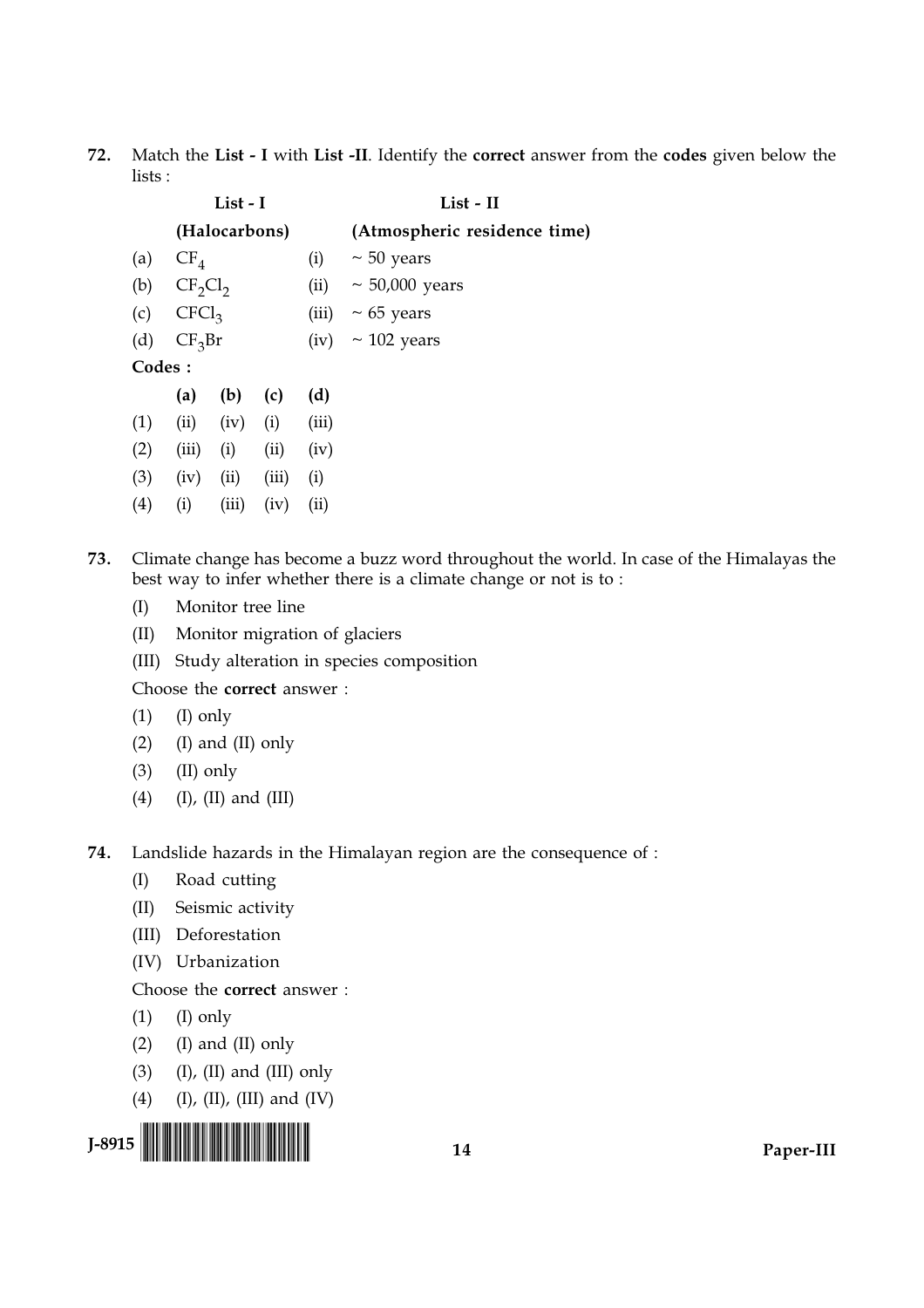- 75. Consider the following International agreements.
	- The International Treaty on Plant Genetic Resources for Food and Agriculture  $(I)$
	- $(\text{II})$ The United Nations Convention to Combat Desertification
	- (III) The World Heritage Convention

Which of the above has/have a bearing on the biodiversity?

Choose the **correct** answer :

(I) and (II) only  $(1)$ 

- $(2)$ (III) only
- $(3)$  (I) and (III) only
- (4)  $(I), (II)$  and  $(III)$

 $-000-$